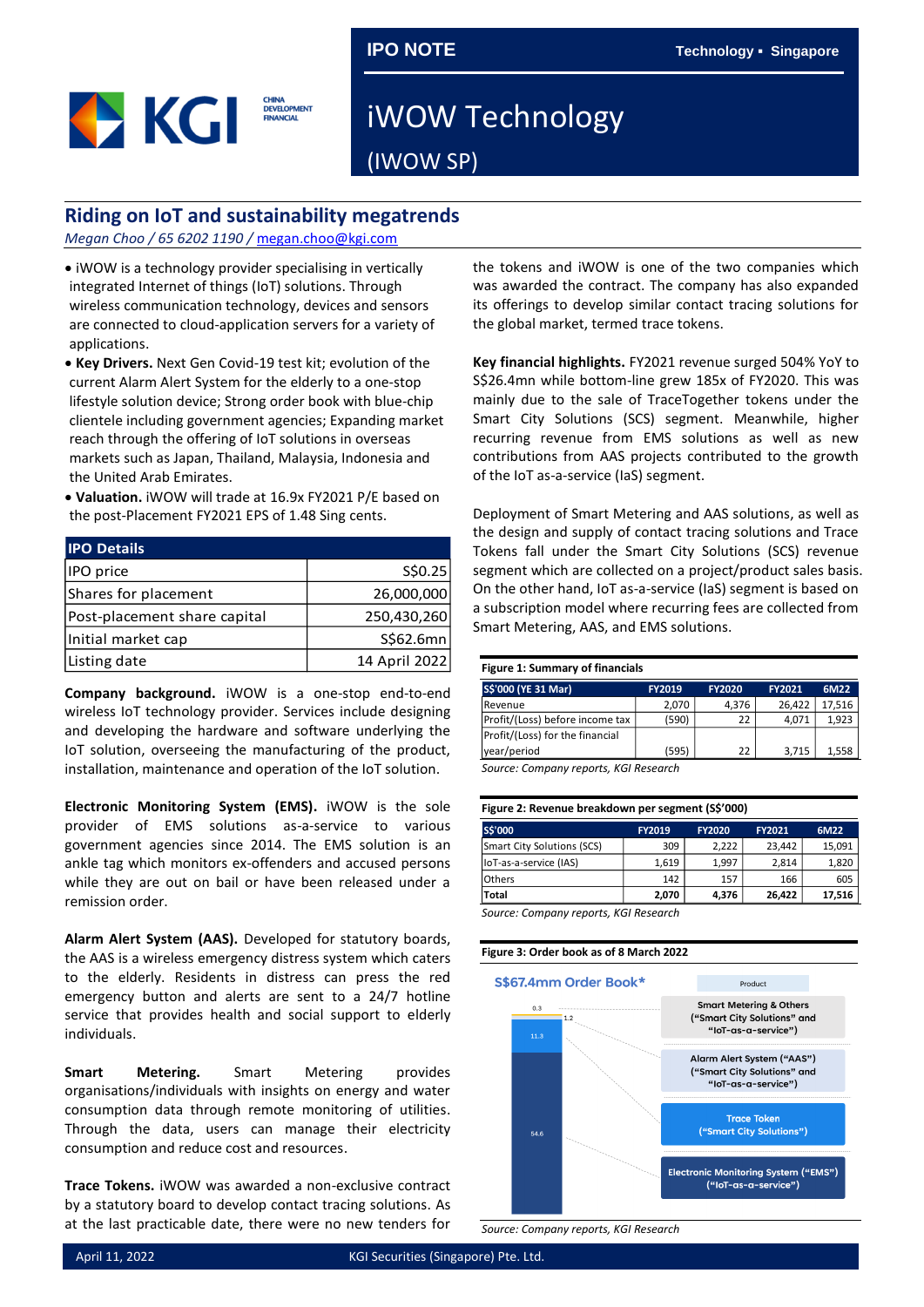

**Looking beyond Covid-19 and TraceTogether tokens: What now?** The average remaining tenor of the TraceTogether tokens is 1 year, suggesting that the outstanding S\$11.3mn order book value will be recognised mostly within FY2023. Meanwhile, the average remaining tenor of EMS is 7 years, which will approximately translate to \$S7.8mn revenue yearly. Moving forward and into an endemic era, iWOW is cutting down its reliance on TraceTogether tokens, and is capitalising on its capabilities as an IoT business, to be constantly innovating and diversifying to build sustainable pillars of growth.

Additionally, it is also important to note that the TraceTogether tokens commanded a lower profit margin compared to the other segments, hence overall bottom-line did not grow in tandem with the surge in revenue. A lower sales mix from the tokens will likely improve overall net margin moving forward.

**Growth in sustainability.** In line with Singapore's Green Plan 2030, a nationwide movement to advance Singapore's agenda on sustainable development, government agencies and businesses are likely to maintain or even enhance the usage of Smart Metering solutions. iWOW's devices are differentiated from those on the market as the company's focus is not on providing smart meters, but rather making ordinary meters smart. Communication devices are connected to ordinary meters, converting them to smart devices without the need for huge capital expenditure.

**Enhancement of technology solutions for the elderly**. In addition to the current basic service of medical emergency calls via an emergency button installed in homes of elderly individuals, iWOW is upgrading the system to include other lifestyle services such as house-keeping, laundry, food delivery and home maintenance.

According to the Singapore Department of Statistics, the elderly population (65 years and above) is on a gradual uptrend with 16% of the elderly making up the resident population in Singapore as of 2021. iWOW's creation of a seamless, user-friendly technological device with day-to-day essentials is expected to fill the void in this under-tapped space.



**Overseas expansion to harvest more contract wins.** iWOW is expanding its market reach through offering IoT solutions in overseas markets, such as Japan, Thailand, Malaysia, Indonesia and the United Arab Emirates. The company's aim is to target countries with high penetration rate of IoT and digital infrastructure or with a focus on technology-driven solutions similar to Singapore's Smart Nation Initiatives. As of the Latest Practicable Date, iWOW has entered into a distributorship agreement for the distribution of Trace Tokens in Malaysia and received purchase orders for Trace Tokens from customers within Indonesia and the United Arab Emirates.

**The next big hit: Next Gen ART test kits.** iWOW has created a smart ART test kit which enables user identification, verified test processes and automated test readings/data in cloud operations, thereby enabling operation optimisation by organisations. iWOW has partnered with one of the world's largest manufacturers of rapid antigen tests and leader in Covid-19 testing solutions globally.

**Summary.** iWOW is essentially an IoT company. iWOW's revenue is primarily supported by EMS solutions in the form of prisoner tags and other growth drivers, including the upgraded AAS solutions for the elderly and the upcoming next-gen ART test kits, which will stay relevant given that Singapore is moving towards an endemic phase. As evident from iWOW's order book, the company's top-line is not solely supported by TraceTogether tokens, but rather by a wide array of specialised services.

**Risks:** Project-based model exposes the company to competition in securing tenders; Exposure to information technology and cyber security risks; Concentration risk given that 81% of FY2021 revenue was generated from TraceTogether tokens.

*Source: Singapore Department of Statistics*